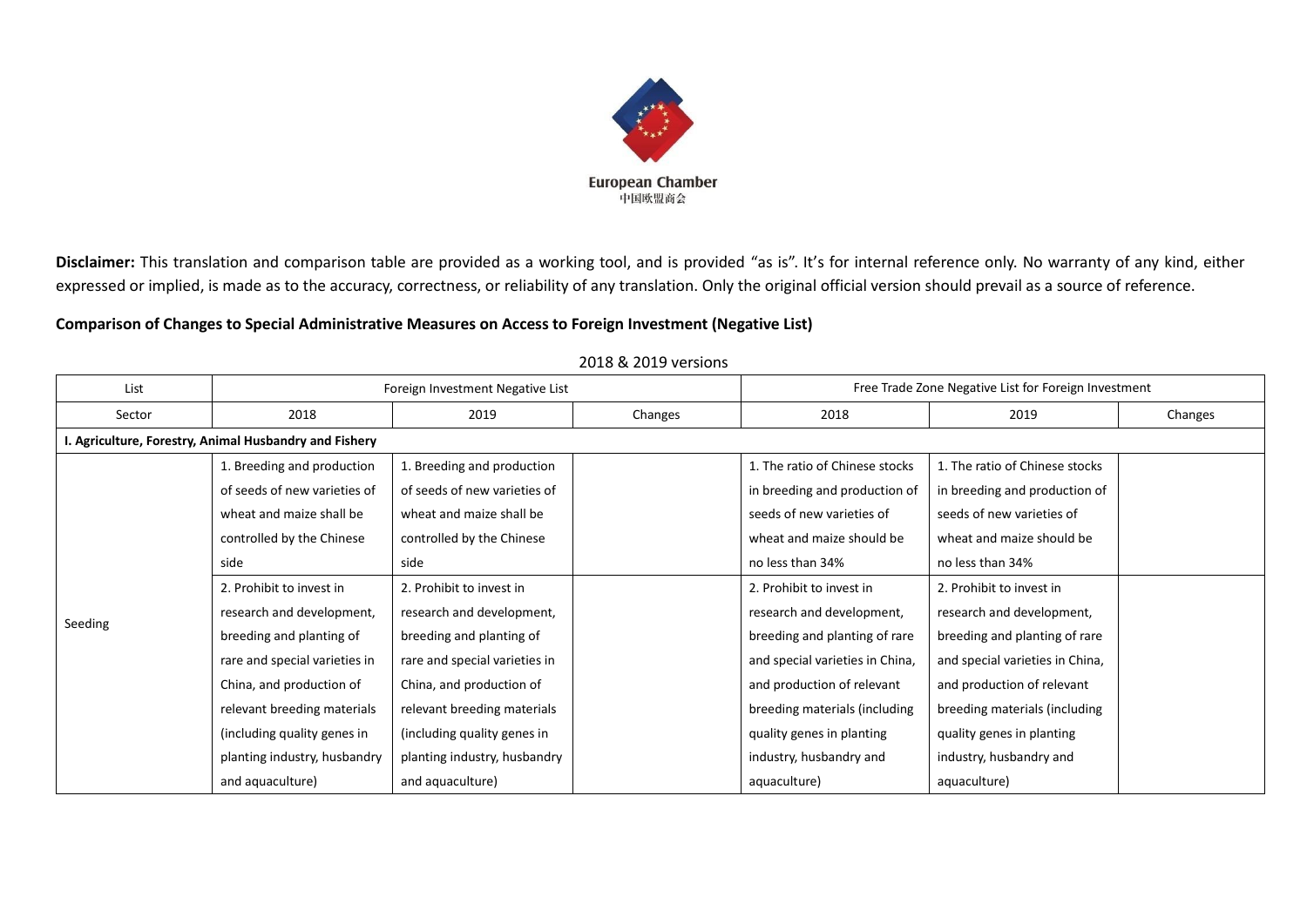|                                                                                                    | 3. Prohibit to invest in seed<br>selection of the genetically<br>modified varieties of crop<br>seeds, breeding livestock<br>and poultry, and aquatic<br>fingerlings, and the<br>production of their<br>genetically modified seeds<br>(seedlings) | 3. Prohibit to invest in seed<br>selection of the genetically<br>modified varieties of crop<br>seeds, breeding livestock<br>and poultry, and aquatic<br>fingerlings, and the<br>production of their<br>genetically modified seeds<br>(seedlings) |                                                                                      | 3. Prohibit to invest in seed<br>selection of the genetically<br>modified varieties of crop<br>seeds, breeding livestock and<br>poultry, and aquatic<br>fingerlings, and the<br>production of their genetically<br>modified seeds (seedlings)              | 3. Prohibit to invest in seed<br>selection of the genetically<br>modified varieties of crop<br>seeds, breeding livestock and<br>poultry, and aquatic<br>fingerlings, and the<br>production of their genetically<br>modified seeds (seedlings)                  |                                                                                         |
|----------------------------------------------------------------------------------------------------|--------------------------------------------------------------------------------------------------------------------------------------------------------------------------------------------------------------------------------------------------|--------------------------------------------------------------------------------------------------------------------------------------------------------------------------------------------------------------------------------------------------|--------------------------------------------------------------------------------------|------------------------------------------------------------------------------------------------------------------------------------------------------------------------------------------------------------------------------------------------------------|----------------------------------------------------------------------------------------------------------------------------------------------------------------------------------------------------------------------------------------------------------------|-----------------------------------------------------------------------------------------|
| Fishery                                                                                            | 4. Prohibit to invest in<br>fishing aquatic products<br>from waters under China's<br>jurisdiction and inland<br>waters                                                                                                                           | 4. Prohibit to invest in<br>fishing aquatic products<br>from waters under China's<br>jurisdiction and inland<br>waters                                                                                                                           |                                                                                      | 4. Prohibit to invest in fishing<br>aquatic products from waters<br>under China's jurisdiction and<br>inland waters                                                                                                                                        |                                                                                                                                                                                                                                                                | Removed                                                                                 |
| <b>II. Mining Industry</b>                                                                         |                                                                                                                                                                                                                                                  |                                                                                                                                                                                                                                                  |                                                                                      |                                                                                                                                                                                                                                                            |                                                                                                                                                                                                                                                                |                                                                                         |
| Exploration of oil and<br>natural gas                                                              | 5. Exploration and<br>exploitation of oil and<br>natural gas (except for those<br>including coal-bed methane,<br>oil shale, oil sands, shale<br>gas, etc.) shall be limited to<br>Sino-foreign<br>equity/cooperative joint<br>venture operations |                                                                                                                                                                                                                                                  | Removed                                                                              |                                                                                                                                                                                                                                                            |                                                                                                                                                                                                                                                                |                                                                                         |
| Mining and selection of<br>nonferrous and<br>nonmetallic ore and<br>auxiliary mining<br>activities | 6. Prohibit to invest in<br>exploration and mining of<br>tungsten, molybdenum, tin,<br>antimony, and fluorite<br>7. Prohibit to invest in<br>exploration, mining and<br>selection of rare earth<br>elements                                      | 5. Prohibit to invest in<br>exploration, mining and<br>selection of rare earth<br>elements, in exploration,<br>mining and selection of<br>radioactive minerals, and in<br>exploration of tungsten                                                | Removed "exploration and<br>mining of molybdenum,<br>tin, antimony, and<br>fluorite" | 5. Prohibit to invest in<br>exploration and mining of<br>tungsten, molybdenum, tin,<br>antimony, and fluorite<br>6. Prohibit to invest in<br>exploration, mining and<br>selection of rare earth<br>elements (Prohibited access<br>to rare earth mines, and | 4. Prohibit to invest in<br>exploration, mining and<br>selection of rare earth<br>elements, in exploration,<br>mining and selection of<br>radioactive minerals, and in<br>exploration of tungsten<br>(Prohibited access to rare<br>earth mines, and obtainment | Removed "exploration<br>and mining of<br>molybdenum, tin,<br>antimony, and<br>fluorite" |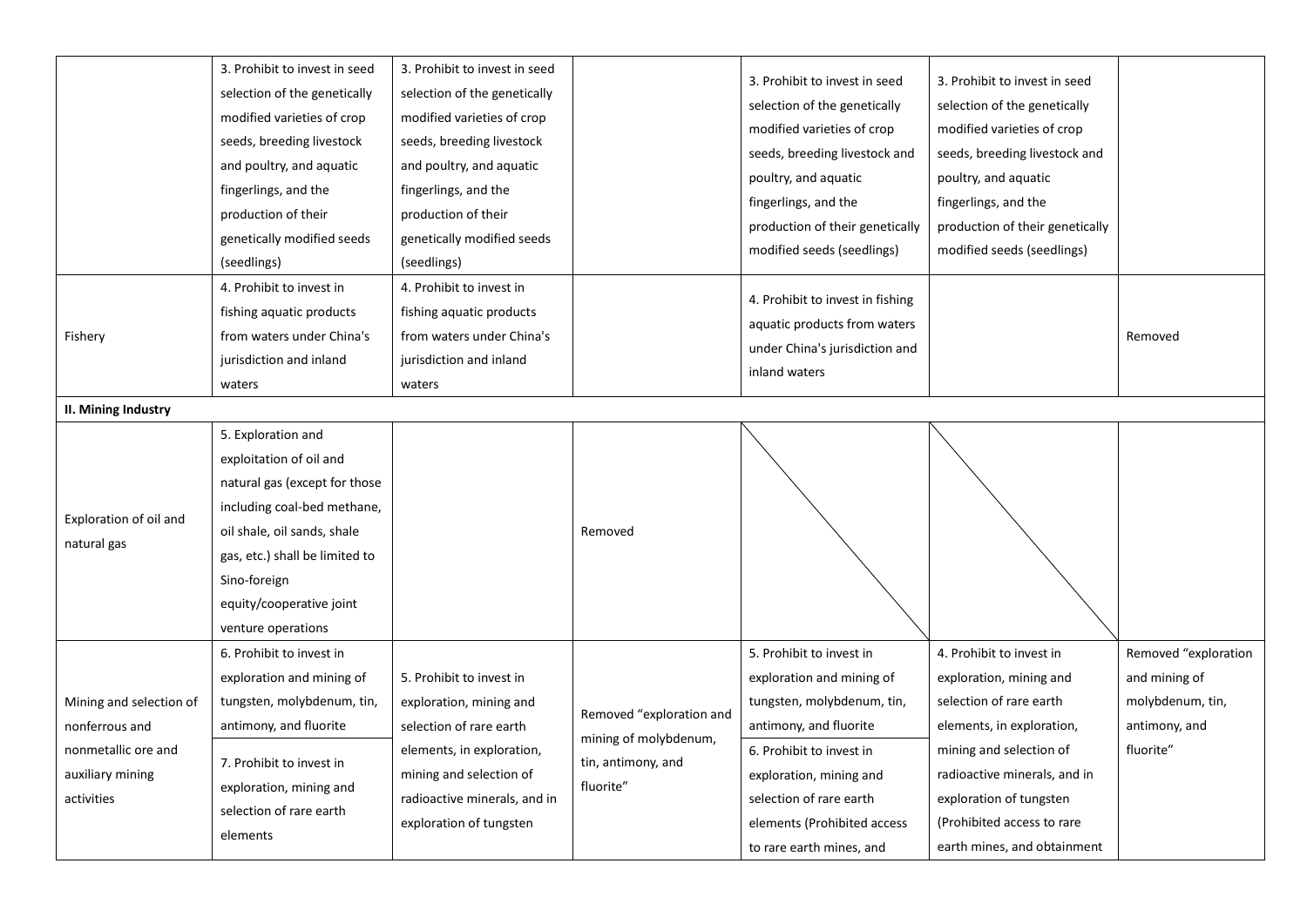|                          |                               |                               | obtainment of mines'          | of mines' geological data, ore |         |
|--------------------------|-------------------------------|-------------------------------|-------------------------------|--------------------------------|---------|
|                          |                               |                               | geological data, ore sample,  | sample, and techniques of      |         |
|                          |                               |                               | and techniques of production) | production)                    |         |
|                          | 8. Prohibit to invest in      |                               | 7. Prohibit to invest in      |                                |         |
|                          | exploration, mining and       |                               | exploration, mining and       |                                |         |
|                          | selection of radioactive      |                               | selection of radioactive      |                                |         |
|                          | minerals                      |                               | minerals                      |                                |         |
| III. Manufacturing       |                               |                               |                               |                                |         |
|                          | 9. Printing of publications   | 6. Printing of publications   | 8. Printing of publications   |                                |         |
| Printing                 | shall be controlled by the    | shall be controlled by the    | shall be controlled by the    |                                | Removed |
|                          | Chinese side                  | Chinese side                  | Chinese side                  |                                |         |
| Nuclear fuel and nuclear | 10. Prohibit to invest in     | 7. Prohibit to invest in      |                               |                                |         |
| radiation processing     | radioactive mineral smelting  | radioactive mineral smelting  |                               |                                |         |
|                          | and processing, and nuclear   | and processing, and nuclear   |                               |                                |         |
| industry                 | fuel production               | fuel production               |                               |                                |         |
|                          | 11. Prohibit to invest in     | 8. Prohibit to invest in      | 9. Prohibit to invest in      | 5. Prohibit to invest in       |         |
|                          | processing techniques as      | processing techniques as      | processing techniques as      | processing techniques as       |         |
|                          | steaming, stir-frying,        | steaming, stir-frying,        | steaming, stir-frying,        | steaming, stir-frying,         |         |
| Chinese medicine         | broiling, and calcination for | broiling, and calcination for | broiling, and calcination for | broiling, and calcination for  |         |
| decoction pieces and     | making small pieces of        | making small pieces of        | making small pieces of ready- | making small pieces of ready-  |         |
| production of Chinese    | ready-for-use traditional     | ready-for-use traditional     | for-use traditional Chinese   | for-use traditional Chinese    |         |
| patent medicine          | Chinese medicines; and        | Chinese medicines; and        | medicines; and production of  | medicines; and production of   |         |
|                          | production of traditional     | production of traditional     | traditional Chinese patent    | traditional Chinese patent     |         |
|                          | Chinese patent medicine of    | Chinese patent medicine of    | medicine of secret            | medicine of secret             |         |
|                          | secret prescriptions          | secret prescriptions          | prescriptions                 | prescriptions                  |         |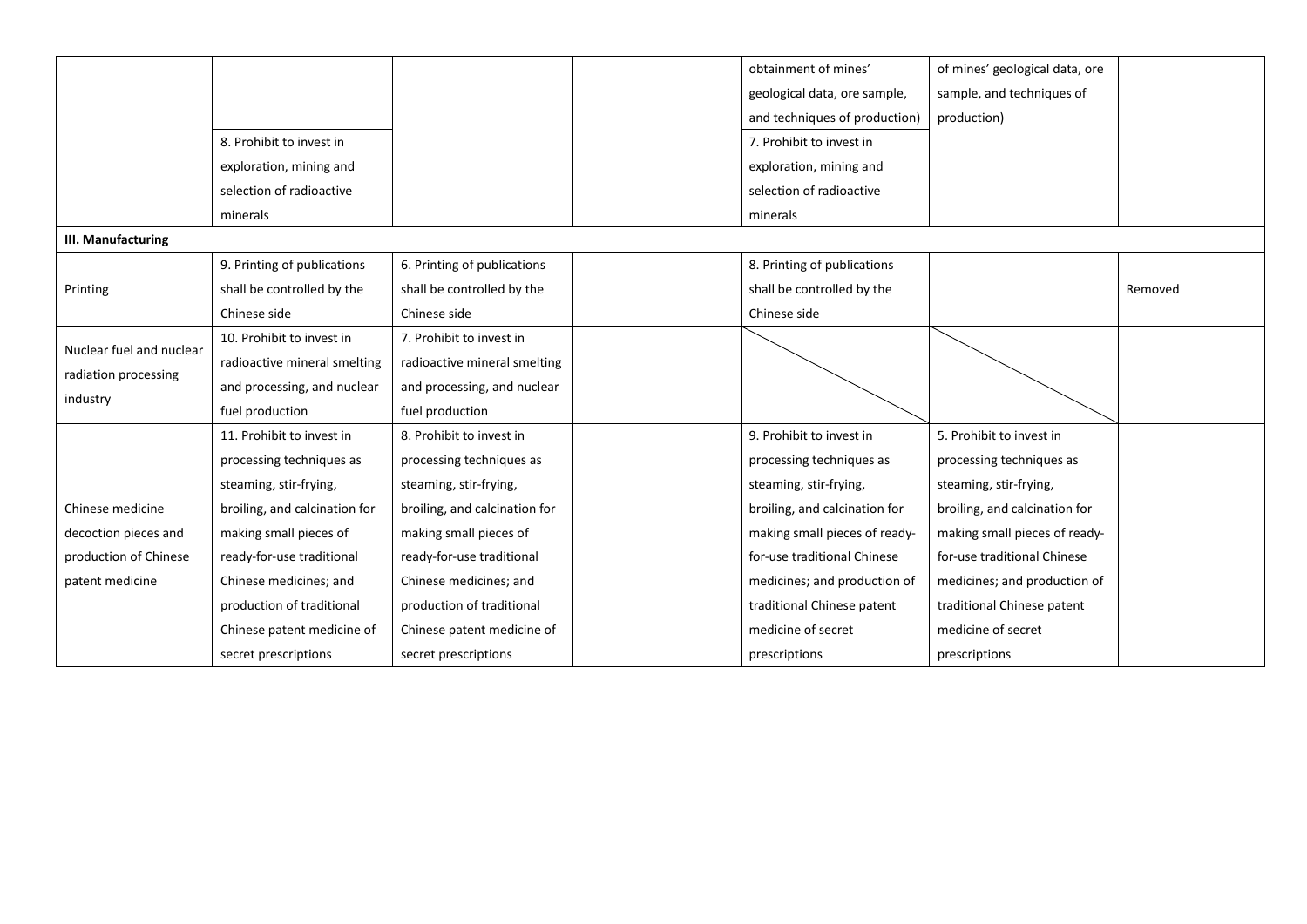|                            | 12. With the exception of                                                      | 9. With the exception of     |         |                                                               |                                                               |         |
|----------------------------|--------------------------------------------------------------------------------|------------------------------|---------|---------------------------------------------------------------|---------------------------------------------------------------|---------|
|                            | special and new energy                                                         | special and new energy       |         | 10. With the exception of                                     | 6. With the exception of                                      |         |
|                            | vehicles, the proportion of                                                    | vehicles, the proportion of  |         | special and new energy                                        | special and new energy                                        |         |
|                            | Chinese shares in vehicle                                                      | Chinese shares in vehicle    |         | vehicles, the proportion of                                   | vehicles, the proportion of                                   |         |
|                            | manufacturing shall not be                                                     | manufacturing shall not be   |         | Chinese shares in vehicle                                     | Chinese shares in vehicle                                     |         |
|                            | less than 50%. The same                                                        | less than 50%. The same      |         | manufacturing shall not be                                    | manufacturing shall not be                                    |         |
|                            | foreign company can                                                            | foreign company can          |         | less than 50%. The same                                       | less than 50%. The same                                       |         |
|                            | establish two or fewer joint                                                   | establish two or fewer joint |         | foreign company can establish                                 | foreign company can establish                                 |         |
|                            | ventures in China to produce                                                   | ventures in China to         |         | two or fewer joint ventures in                                | two or fewer joint ventures in                                |         |
|                            | similar vehicle products.                                                      | produce similar vehicle      |         | China to produce similar                                      | China to produce similar                                      |         |
| Automotive                 | (Restrictions on the                                                           | products. (Restrictions on   |         | vehicle products. (Restrictions                               | vehicle products. (Restrictions                               |         |
| Manufacturing Industry     | proportion of foreign shares                                                   | the proportion of foreign    |         | on the proportion of foreign                                  | on the proportion of foreign                                  |         |
|                            | in commercial vehicle                                                          | shares in commercial vehicle |         | shares in commercial vehicle                                  | shares in commercial vehicle                                  |         |
|                            | manufacturing will be                                                          | manufacturing will be        |         | manufacturing will be                                         | manufacturing will be                                         |         |
|                            | removed in 2020.                                                               | removed in 2020.             |         | removed in 2020. Restrictions                                 | removed in 2020. Restrictions                                 |         |
|                            | Restrictions on the                                                            | Restrictions on the          |         | on the proportion of shares in                                | on the proportion of shares in                                |         |
|                            | proportion of shares in                                                        | proportion of shares in      |         | passenger vehicle                                             | passenger vehicle                                             |         |
|                            | passenger vehicle                                                              | passenger vehicle            |         | manufacturing and limits on                                   | manufacturing and limits on                                   |         |
|                            | manufacturing and limits on                                                    | manufacturing and limits on  |         | the amount of joint ventures                                  | the amount of joint ventures                                  |         |
|                            | the amount of joint ventures                                                   | the amount of joint ventures |         | that foreign companies shall                                  | that foreign companies shall                                  |         |
|                            | that foreign companies shall                                                   | that foreign companies shall |         | be removed in 2022)                                           | be removed in 2022)                                           |         |
|                            | be removed in 2022)                                                            | be removed in 2022)          |         |                                                               |                                                               |         |
| Communication              | 13. Production of satellite                                                    | 10. Production of satellite  |         | 11. Production of satellite                                   | 7. Production of satellite                                    |         |
|                            | telecasting ground receiving                                                   | telecasting ground receiving |         |                                                               |                                                               |         |
| Equipment<br>Manufacturing | facilities and key                                                             | facilities and key           |         | telecasting ground receiving<br>facilities and key components | telecasting ground receiving<br>facilities and key components |         |
|                            | components                                                                     | components                   |         |                                                               |                                                               |         |
| <b>Other Manufacturing</b> | 14. Prohibit to invest in                                                      |                              |         | 12. Prohibit to invest in                                     |                                                               |         |
|                            | production of Xuan paper                                                       |                              | Removed | production of Xuan paper and                                  |                                                               | Removed |
| Industry                   | and Chinese ink ingot                                                          |                              |         | Chinese ink ingot                                             |                                                               |         |
|                            | IV. Electricity, Thermal Power, Gas and Water Production and Supply Industries |                              |         |                                                               |                                                               |         |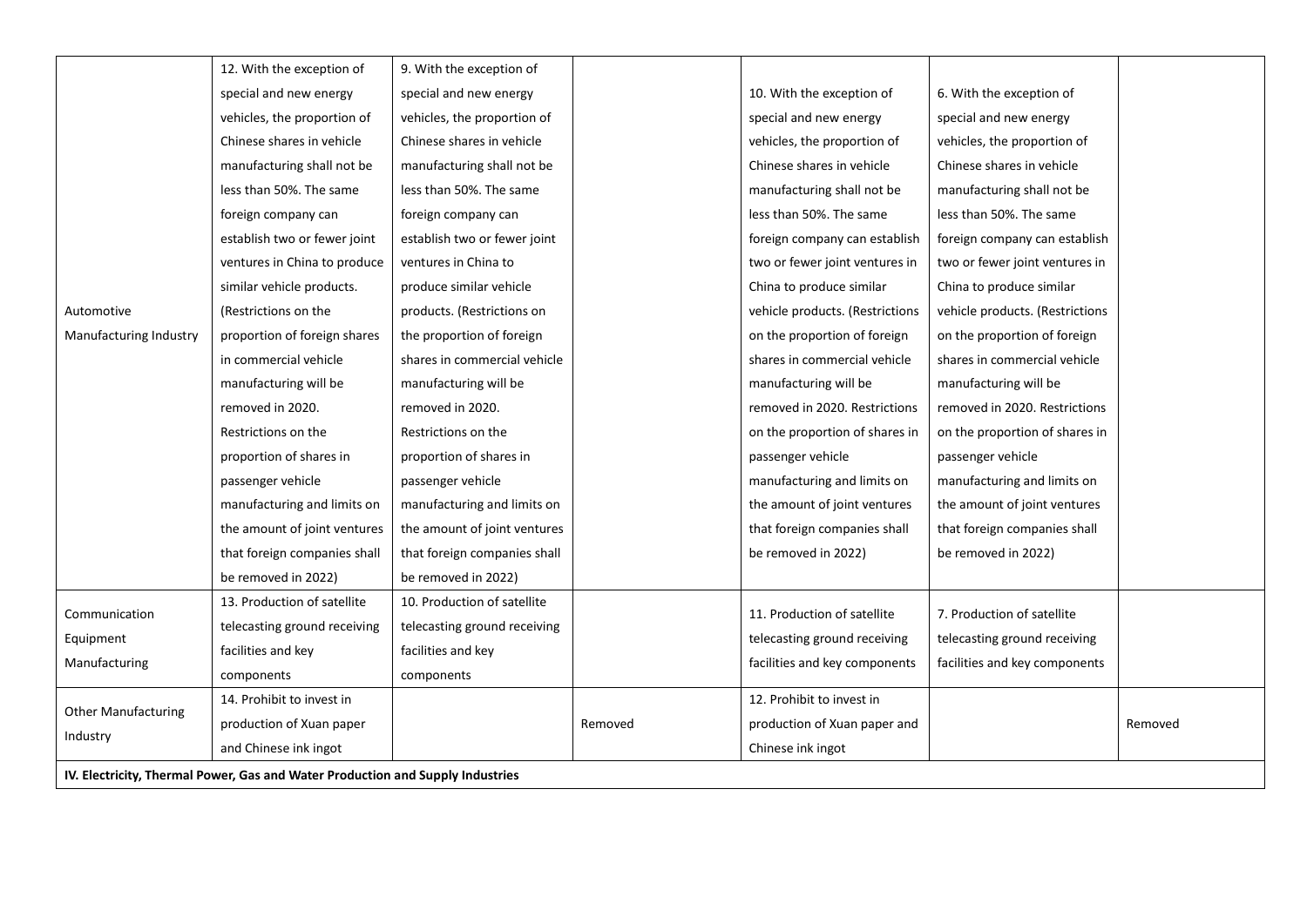|                                    | 15. Construction and                                                                                                                                                                                   | 11. Construction and                                                                                                                                                                     |                             | 13. Construction and                                                                                                                                                                                | 8. Construction and operation                                                                                                                                                        |                             |
|------------------------------------|--------------------------------------------------------------------------------------------------------------------------------------------------------------------------------------------------------|------------------------------------------------------------------------------------------------------------------------------------------------------------------------------------------|-----------------------------|-----------------------------------------------------------------------------------------------------------------------------------------------------------------------------------------------------|--------------------------------------------------------------------------------------------------------------------------------------------------------------------------------------|-----------------------------|
|                                    | operation of nuclear power                                                                                                                                                                             | operation of nuclear power                                                                                                                                                               |                             | operation of nuclear power                                                                                                                                                                          | of nuclear power stations                                                                                                                                                            |                             |
| <b>Nuclear Plant</b>               | stations shall be controlled                                                                                                                                                                           | stations shall be controlled                                                                                                                                                             |                             | stations shall be controlled by                                                                                                                                                                     | shall be controlled by the                                                                                                                                                           |                             |
|                                    | by the Chinese side                                                                                                                                                                                    | by the Chinese side                                                                                                                                                                      |                             | the Chinese side                                                                                                                                                                                    | Chinese side                                                                                                                                                                         |                             |
| Pipe Network Facilities            | 16. Construction and<br>operation of pipeline<br>networks for gas, heat,<br>water supply and sewage in<br>cities with the population<br>over 0.5 million shall be<br>controlled by the Chinese<br>side | 12. Construction and<br>operation of pipeline<br>networks for water supply<br>and sewage in cities with<br>the population over 0.5<br>million shall be controlled by<br>the Chinese side | Removed "gas" and<br>"heat" | 14. Construction and<br>operation of pipeline<br>networks for gas, heat, water<br>supply and sewage in cities<br>with the population over 0.5<br>million shall be controlled by<br>the Chinese side | 9. Construction and operation<br>of pipeline networks for water<br>supply and sewage in cities<br>with the population over 0.5<br>million shall be controlled by<br>the Chinese side | Removed "gas" and<br>"heat" |
| V. Wholesale and Retail Industries |                                                                                                                                                                                                        |                                                                                                                                                                                          |                             |                                                                                                                                                                                                     |                                                                                                                                                                                      |                             |
|                                    | 17. Prohibit to invest in<br>wholesale and retail of                                                                                                                                                   | 13. Prohibit to invest in<br>wholesale and retail of                                                                                                                                     |                             | 15. Prohibit to invest in<br>wholesale and retail of                                                                                                                                                | 10. Prohibit to invest in<br>wholesale and retail of                                                                                                                                 |                             |
| Tobacco                            | tobacco leafs, cigarettes, re-                                                                                                                                                                         | tobacco leafs, cigarettes, re-                                                                                                                                                           |                             | tobacco leafs, cigarettes, re-                                                                                                                                                                      | tobacco leafs, cigarettes, re-                                                                                                                                                       |                             |
|                                    | dried tobacco leafs and                                                                                                                                                                                | dried tobacco leafs and                                                                                                                                                                  |                             | dried tobacco leafs and other                                                                                                                                                                       | dried tobacco leafs and other                                                                                                                                                        |                             |
|                                    | other tobacco products                                                                                                                                                                                 | other tobacco products                                                                                                                                                                   |                             | tobacco products                                                                                                                                                                                    | tobacco products                                                                                                                                                                     |                             |
|                                    | VI. Transportation, Warehousing and Postal Services Industries                                                                                                                                         |                                                                                                                                                                                          |                             |                                                                                                                                                                                                     |                                                                                                                                                                                      |                             |
| Rail Transportation                | 18. Domestic water<br>transport company shall be<br>controlled by the Chinese<br>side                                                                                                                  | 14. Domestic water<br>transport company shall be<br>controlled by the Chinese<br>side                                                                                                    |                             | 16. Domestic water transport<br>company shall be controlled<br>by the Chinese side                                                                                                                  | 11. Domestic water transport<br>company shall be controlled<br>by the Chinese side                                                                                                   |                             |
| Marine Transportation              | 19. Domestic shipping<br>agency shall be controlled<br>by the Chinese side                                                                                                                             |                                                                                                                                                                                          | Removed                     | 17. Domestic shipping agency<br>shall be controlled by the<br>Chinese side                                                                                                                          |                                                                                                                                                                                      | Removed                     |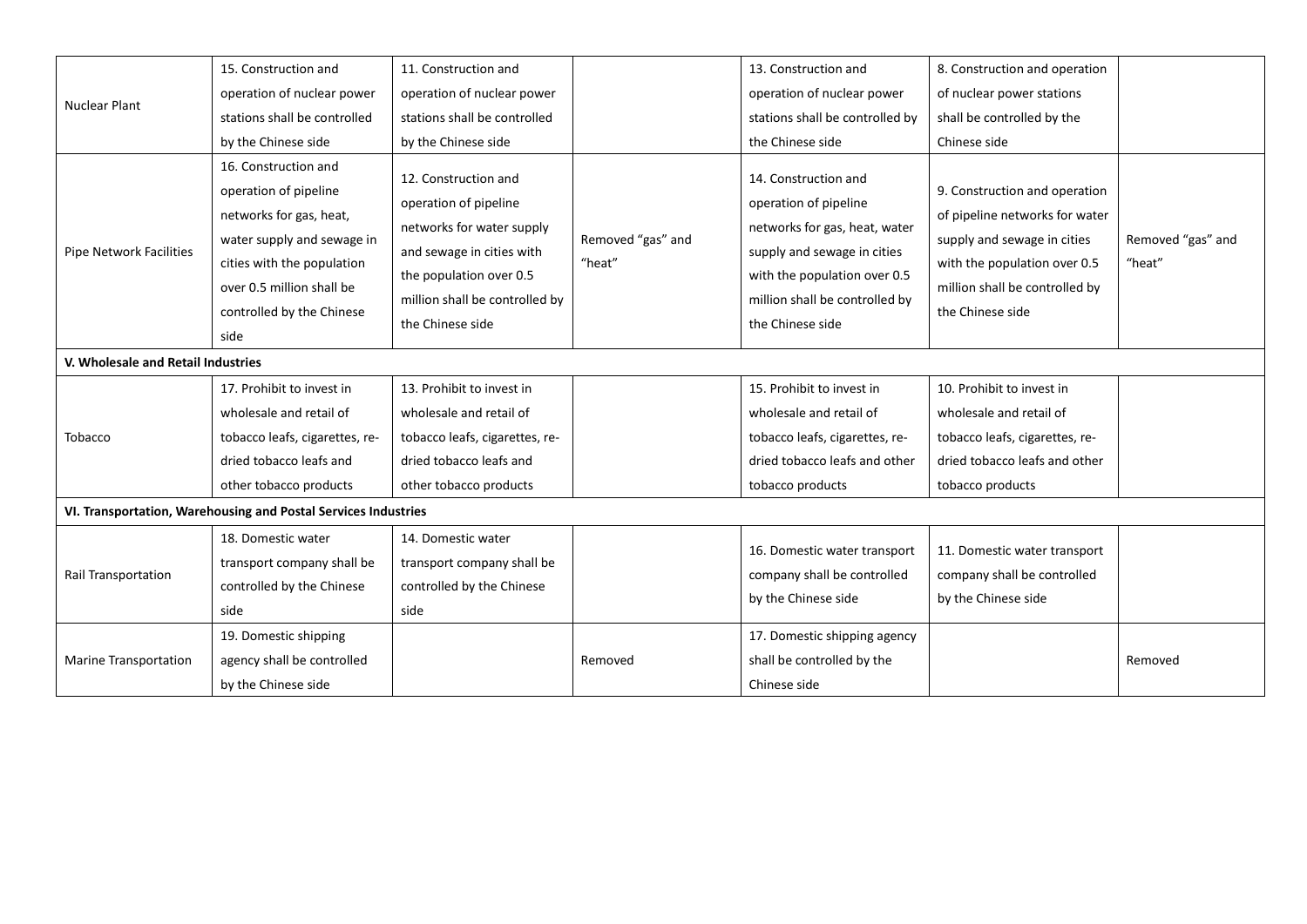| Air Passenger and Cargo<br>Transportation              | 20. Public air transport<br>companies shall be<br>controlled by the Chinese<br>side. The investment<br>proportion of a foreign<br>enterprise of its affiliated<br>enterprises shall not exceed<br>25%, and the legal<br>representative shall be a<br>Chinese citizen                   | 15. Public air transport<br>companies shall be<br>controlled by the Chinese<br>side. The investment<br>proportion of a foreign<br>enterprise of its affiliated<br>enterprises shall not exceed<br>25%, and the legal<br>representative shall be a<br>Chinese citizen                   | 18. Public air transport<br>companies shall be controlled<br>by the Chinese side. The<br>investment proportion of a<br>foreign enterprise of its<br>affiliated enterprises shall not<br>exceed 25%, and the legal<br>representative shall be a<br>Chinese citizen                   | 12. Public air transport<br>companies shall be controlled<br>by the Chinese side. The<br>investment proportion of a<br>foreign enterprise of its<br>affiliated enterprises shall not<br>exceed 25%, and the legal<br>representative shall be a<br>Chinese citizen                   |  |
|--------------------------------------------------------|----------------------------------------------------------------------------------------------------------------------------------------------------------------------------------------------------------------------------------------------------------------------------------------|----------------------------------------------------------------------------------------------------------------------------------------------------------------------------------------------------------------------------------------------------------------------------------------|-------------------------------------------------------------------------------------------------------------------------------------------------------------------------------------------------------------------------------------------------------------------------------------|-------------------------------------------------------------------------------------------------------------------------------------------------------------------------------------------------------------------------------------------------------------------------------------|--|
| <b>General Aviation Service</b>                        | 21. The legal representative<br>of a general aviation<br>company shall be a Chinese<br>citizen. General aviation<br>companies of agriculture,<br>forestry, and fishery are<br>limited to joint ventures,<br>and other general aviation<br>companies are limited to<br>Chinese holdings | 16. The legal representative<br>of a general aviation<br>company shall be a Chinese<br>citizen. General aviation<br>companies of agriculture,<br>forestry, and fishery are<br>limited to joint ventures,<br>and other general aviation<br>companies are limited to<br>Chinese holdings | 19. The legal representative of<br>a general aviation company<br>shall be a Chinese citizen.<br>General aviation companies<br>of agriculture, forestry, and<br>fishery are limited to joint<br>ventures, and other general<br>aviation companies are<br>limited to Chinese holdings | 13. The legal representative of<br>a general aviation company<br>shall be a Chinese citizen.<br>General aviation companies<br>of agriculture, forestry, and<br>fishery are limited to joint<br>ventures, and other general<br>aviation companies are<br>limited to Chinese holdings |  |
| Airport and Air Traffic<br>Management<br>Post Industry | 22. Construction and<br>operation of civil airports<br>shall be controlled by the<br>Chinese side<br>23. Prohibit to invest in air<br>traffic control<br>24. Prohibit to invest in<br>postal companies; domestic<br>express delivery business of<br>mails                              | 17. Construction and<br>operation of civil airports<br>shall be controlled by the<br>Chinese side<br>18. Prohibit to invest in air<br>traffic control<br>19. Prohibit to invest in<br>postal companies; domestic<br>express delivery business of<br>mails                              | 20. Construction and<br>operation of civil airports<br>shall be controlled by the<br>Chinese side<br>21. Prohibit to invest in air<br>traffic control<br>22. Prohibit to invest in postal<br>companies; domestic express<br>delivery business of mails                              | 14. Construction and<br>operation of civil airports<br>shall be controlled by the<br>Chinese side<br>15. Prohibit to invest in air<br>traffic control<br>16. Prohibit to invest in postal<br>companies; domestic express<br>delivery business of mails                              |  |
|                                                        | VII. Information Transmission, Software and Information Technology Service Industries                                                                                                                                                                                                  |                                                                                                                                                                                                                                                                                        |                                                                                                                                                                                                                                                                                     |                                                                                                                                                                                                                                                                                     |  |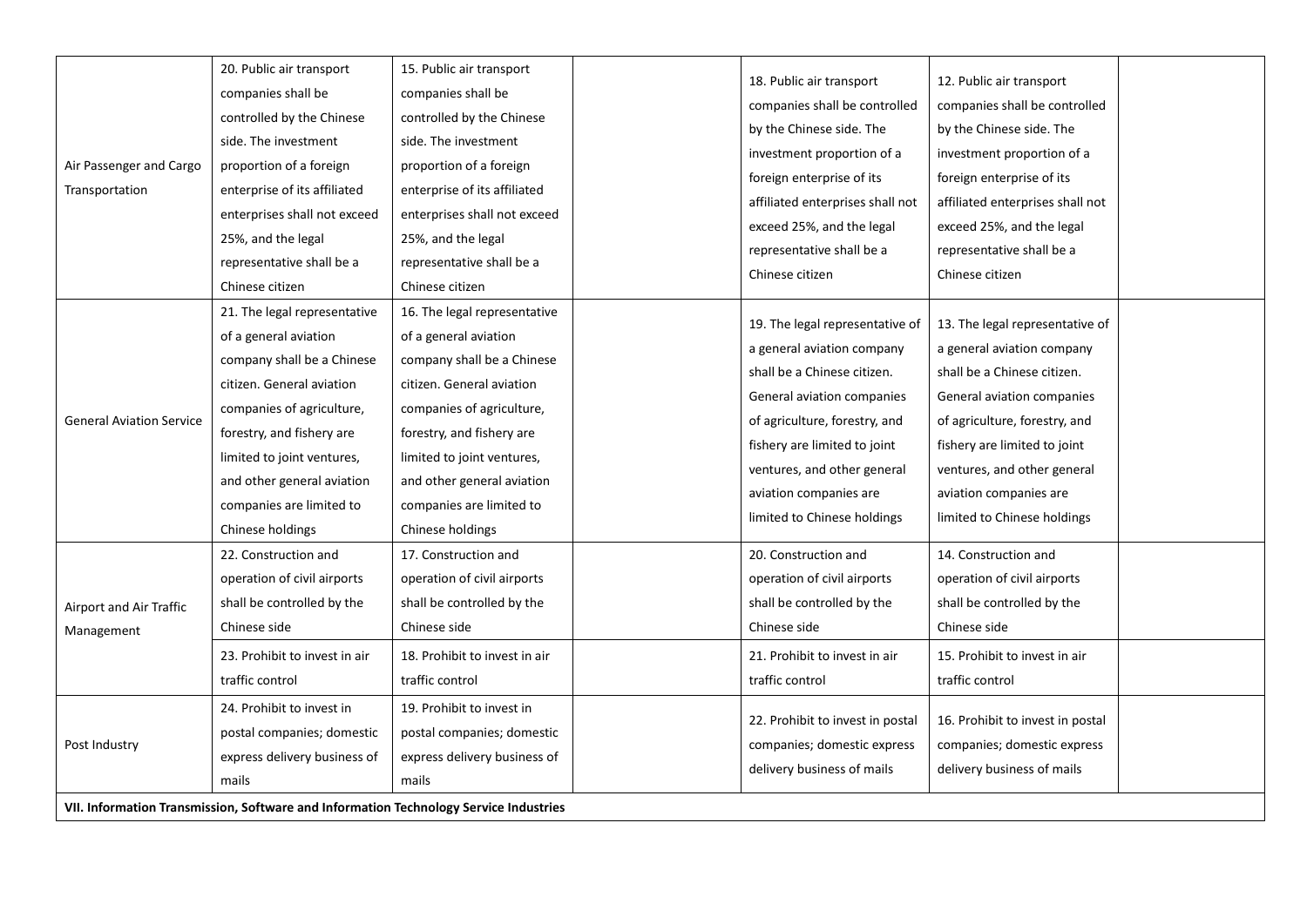|                               |                                                                       |                                                       |                                           |                                                                                              | 17. Telecom companies are                                   |                       |
|-------------------------------|-----------------------------------------------------------------------|-------------------------------------------------------|-------------------------------------------|----------------------------------------------------------------------------------------------|-------------------------------------------------------------|-----------------------|
|                               | 25. Telecom companies are<br>limited to<br>telecommunication business | 20. Telecom companies are                             |                                           |                                                                                              | limited to telecommunication                                |                       |
|                               |                                                                       | limited to                                            |                                           | 23. Telecom companies are                                                                    | business opened in China's                                  |                       |
|                               |                                                                       | telecommunication business                            |                                           | limited to telecommunication                                                                 | WTO accession commitments.                                  |                       |
|                               |                                                                       | opened in China's WTO                                 |                                           | business opened in China's<br>WTO accession commitments                                      | The ratio of foreign shares of                              |                       |
| Telecommunications            | opened in China's WTO                                                 | accession commitments.                                |                                           | The ratio of foreign shares of                                                               | value-added telecom business                                | Added exceptions      |
|                               | accession commitments.                                                | The ratio of foreign shares<br>of value-added telecom | Added exceptions<br>"domestic multi-party | value-added telecom business                                                                 | shall not exceed 50% (except<br>e-commerce, domestic multi- | "domestic multi-party |
|                               | The ratio of foreign shares of                                        | business shall not exceed                             | communication, storage                    | shall not exceed 50% (except                                                                 | party communication, storage                                | communication,        |
|                               | value-added telecom                                                   | 50% (except e-commerce,                               | and forwarding, call                      | e-commerce). Basic                                                                           | and forwarding, call centre).                               | storage and           |
|                               | business shall not exceed<br>50% (except e-commerce).                 | domestic multi-party                                  | centre"                                   | telecommunication industry<br>shall be controlled by the                                     | <b>Basic telecommunication</b>                              | forwarding, call      |
|                               | <b>Basic telecommunication</b>                                        | communication, storage and                            |                                           | Chinese side; the pilot policy                                                               | industry shall be controlled by                             | centre"               |
|                               | industry shall be controlled<br>by the Chinese side                   | forwarding, call centre).                             |                                           | of SHFTZ original area (28.8<br>square kilometers) extends to<br>all FTZs for implementation | the Chinese side; the pilot                                 |                       |
|                               |                                                                       | <b>Basic telecommunication</b>                        |                                           |                                                                                              | policy of SHFTZ original area                               |                       |
|                               |                                                                       | industry shall be controlled                          |                                           |                                                                                              | (28.8 square kilometers)                                    |                       |
|                               |                                                                       | by the Chinese side                                   |                                           |                                                                                              | extends to all FTZs for                                     |                       |
|                               |                                                                       |                                                       |                                           |                                                                                              | implementation                                              |                       |
|                               | 26. Prohibit to invest in                                             | 21. Prohibit to invest in                             |                                           | 24. Prohibit to invest in                                                                    | 18. Prohibit to invest in                                   |                       |
|                               | internet news information                                             | internet news information                             |                                           | internet news information                                                                    | internet news information                                   |                       |
|                               | services, internet publishing                                         | services, internet publishing                         |                                           | services, internet publishing                                                                | services, internet publishing                               |                       |
|                               | services, internet audio-                                             | services, internet audio-                             |                                           | services, internet audio-visual                                                              | services, internet audio-visual                             |                       |
|                               | visual program services,                                              | visual program services,                              |                                           | program services, internet                                                                   | program services, internet                                  |                       |
| Internet and Related          | internet culture operation                                            | internet culture operation                            |                                           | culture operation services                                                                   | culture operation services                                  |                       |
| Services                      | services (except music),                                              | services (except music),                              |                                           | (except music), internet public                                                              | (except music), internet public                             |                       |
|                               | internet public information                                           | internet public information                           |                                           | information release services                                                                 | information release services                                |                       |
|                               | release services (the                                                 | release services (the                                 |                                           | (the services above, except                                                                  | (the services above, except)                                |                       |
|                               | services above, except the                                            | services above, except the                            |                                           | the contents opened in                                                                       | the contents opened in                                      |                       |
|                               | contents opened in China's                                            | contents opened in China's                            |                                           | China's WTO accession                                                                        | China's WTO accession                                       |                       |
|                               | WTO accession                                                         | WTO accession                                         |                                           | commitments)                                                                                 | commitments)                                                |                       |
|                               | commitments)                                                          | commitments)                                          |                                           |                                                                                              |                                                             |                       |
| <b>VIII. Finance Industry</b> |                                                                       |                                                       |                                           |                                                                                              |                                                             |                       |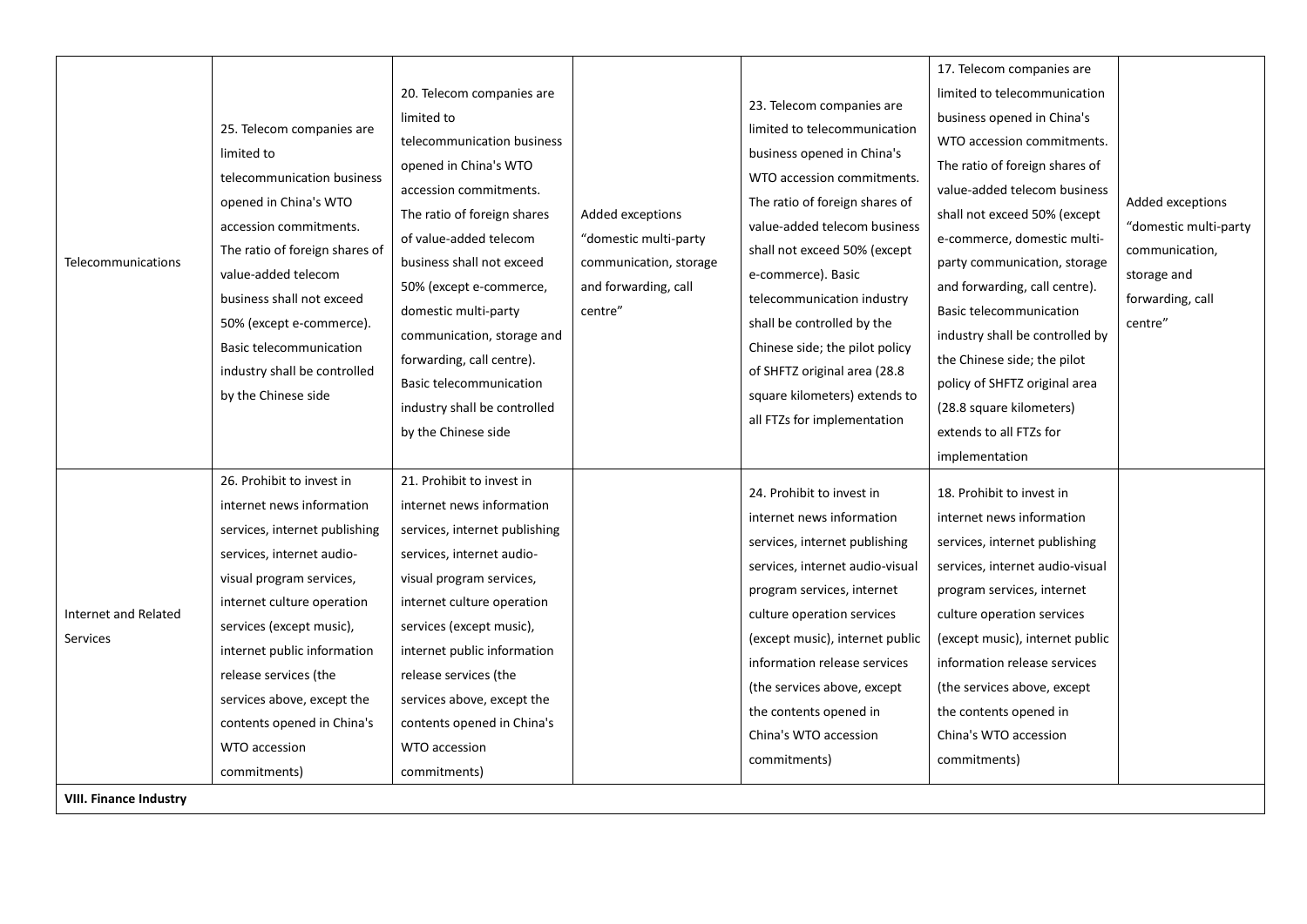|                                                | 27. The ratio of foreign      | 22. The ratio of foreign      |                      | 25. The ratio of foreign shares |                                 |  |
|------------------------------------------------|-------------------------------|-------------------------------|----------------------|---------------------------------|---------------------------------|--|
|                                                | shares in securities          | shares in securities          |                      | in                              | 19. The ratio of foreign shares |  |
|                                                | companies shall not exceed    | companies shall not exceed    |                      | securities companies shall not  | in securities companies shall   |  |
|                                                | 51%, and the ratio of foreign | 51%, and the ratio of foreign |                      | exceed 51%, and the ratio of    | not exceed 51%, and the ratio   |  |
|                                                | shares in securities          | shares in securities          |                      | foreign shares in securities    | of foreign shares in securities |  |
|                                                | investment fund               | investment fund               |                      | investment fund management      | investment fund management      |  |
|                                                | management companies          | management companies          |                      | companies shall not exceed      | companies shall not exceed      |  |
|                                                | shall not exceed 51% (will    | shall not exceed 51% (will    | 51% (will remove the | 51% (will remove the            |                                 |  |
| <b>Financial Services</b>                      | remove the restriction on     | remove the restriction on     |                      | restriction on foreign shares   | restriction on foreign shares   |  |
|                                                | foreign shares ratio in 2021) | foreign shares ratio in 2021) |                      | ratio in 2021)                  | ratio in 2021)                  |  |
|                                                | 28. The ratio of foreign      | 23. The ratio of foreign      |                      |                                 |                                 |  |
|                                                | shares in futures companies   | shares in futures companies   |                      | 26. The ratio of foreign shares | 20. The ratio of foreign shares |  |
|                                                | shall not exceed 51% (will    | shall not exceed 51% (will    |                      | in futures companies shall not  | in futures companies shall not  |  |
|                                                | remove the restriction on     | remove the restriction on     |                      | exceed 51% (will remove the     | exceed 51% (will remove the     |  |
|                                                | the proportion of foreign     | the proportion of foreign     |                      | restriction on the proportion   | restriction on the proportion   |  |
|                                                | shares in 2021)               | shares in 2021)               |                      | of foreign shares in 2021)      | of foreign shares in 2021)      |  |
|                                                | 29. The ratio of foreign      | 24. The ratio of foreign      |                      | 27. The ratio of foreign shares | 21. The ratio of foreign shares |  |
|                                                | shares in life insurance      | shares in life insurance      |                      | in life insurance companies     | in life insurance companies     |  |
|                                                | companies shall not exceed    | companies shall not exceed    |                      | shall not exceed 51%. (will     | shall not exceed 51%. (will     |  |
| Insurance                                      | 51%. (will remove the         | 51%. (will remove the         |                      | remove the restriction on the   | remove the restriction on the   |  |
|                                                | restriction on the proportion | restriction on the proportion |                      | proportion of foreign shares    | proportion of foreign shares    |  |
|                                                | of foreign shares in 2021)    | of foreign shares in 2021)    |                      | in 2021)                        | in 2021)                        |  |
| IX. Leasing and Commercial Services Industries |                               |                               |                      |                                 |                                 |  |
|                                                | 30. Prohibit to invest in     | 25. Prohibit to invest in     |                      |                                 |                                 |  |
|                                                | Chinese legal affairs         | Chinese legal affairs         |                      | 28. Prohibit to invest in       | 22. Prohibit to invest in       |  |
|                                                | (excluding providing          | (excluding providing          |                      | Chinese legal affairs           | Chinese legal affairs           |  |
|                                                | information on the impact     | information on the impact     |                      | (excluding providing            | (excluding providing)           |  |
| Legal Services                                 | of China's legal              | of China's legal              |                      | information on the impact of    | information on the impact of    |  |
|                                                | environment). Prohibit        | environment). Prohibit        |                      | China's legal environment).     | China's legal environment).     |  |
|                                                | foreigner to become partner   | foreigner to become partner   |                      | Prohibit foreigner to become    | Prohibit foreigner to become    |  |
|                                                | of Chinese law firm.          | of Chinese law firm.          |                      | partner of Chinese law firm.    | partner of Chinese law firm.    |  |
|                                                |                               |                               |                      |                                 |                                 |  |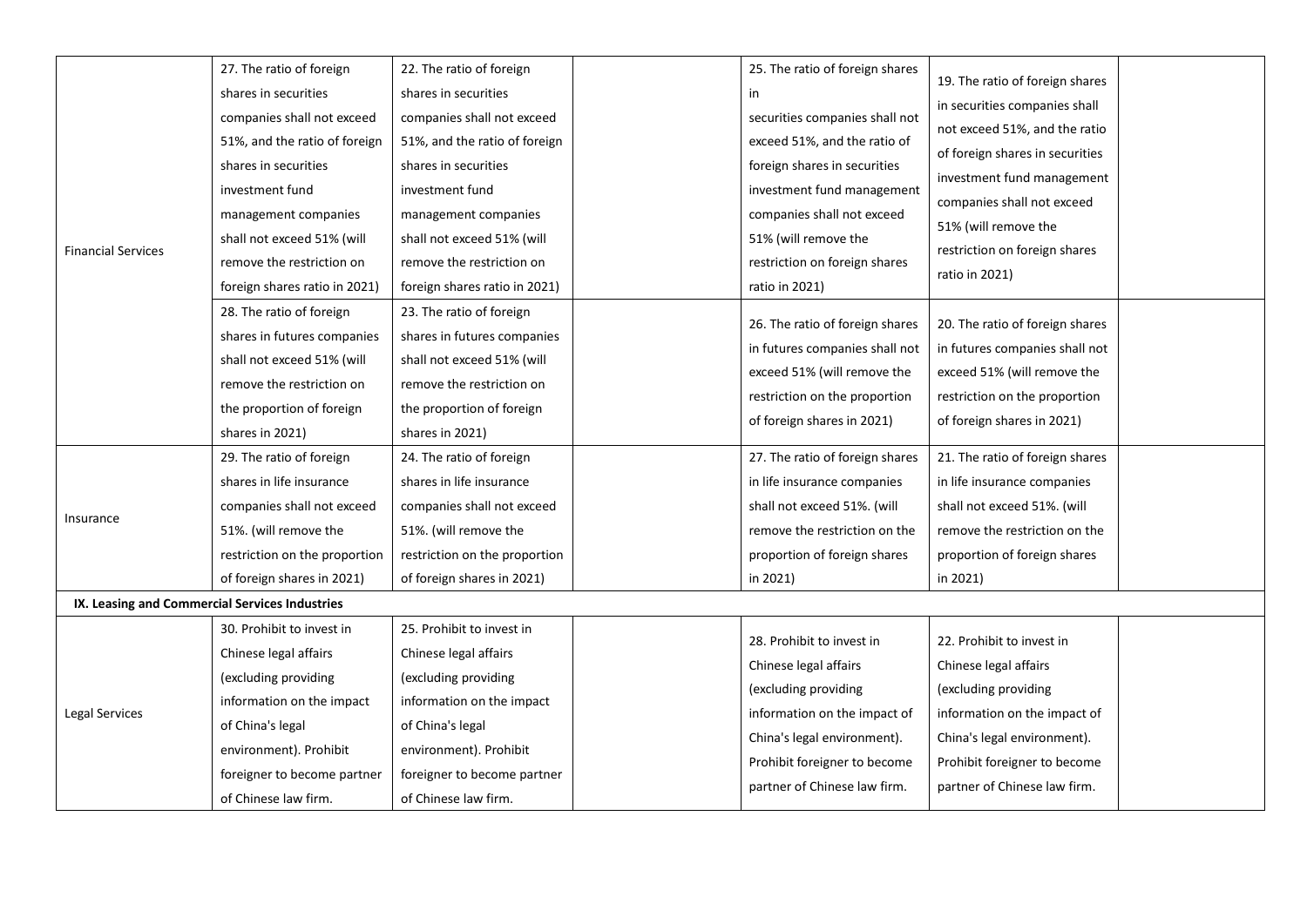|                  | 31. Market survey is limited                                 | 26. Market survey is limited  | 29. Market survey is limited to  | 23. Market survey is limited to  |  |
|------------------|--------------------------------------------------------------|-------------------------------|----------------------------------|----------------------------------|--|
|                  | to joint venture and                                         | to joint venture and          | joint venture and                | joint venture and                |  |
|                  | cooperation, in which radio                                  | cooperation, in which radio   | cooperation, in which radio      | cooperation, in which radio      |  |
|                  | and television listening and                                 | and television listening and  | and television listening and     | and television listening and     |  |
| Consultation and | viewing surveys shall be                                     | viewing surveys shall be      | viewing surveys shall be         | viewing surveys shall be         |  |
| Investigation    | controlled by the Chinese                                    | controlled by the Chinese     | controlled by the Chinese        | controlled by the Chinese        |  |
|                  | side.                                                        | side.                         | side.                            | side.                            |  |
|                  | 32. Prohibit to invest in                                    | 27. Prohibit to invest in     | 30. Prohibit to invest in social | 24. Prohibit to invest in social |  |
|                  | social investigations                                        | social investigations         | investigations                   | investigations                   |  |
|                  | X. Scientific Research and Technological Services Industries |                               |                                  |                                  |  |
|                  | 33. Prohibit to invest in the                                | 28. Prohibit to invest in the | 31. Prohibit to invest in the    | 25. Prohibit to invest in the    |  |
|                  | development and                                              | development and               | development and application      | development and application      |  |
|                  | application of human stem                                    | application of human stem     | of human stem cell and           | of human stem cell and           |  |
| Research and     | cell and genetic diagnosis                                   | cell and genetic diagnosis    | genetic diagnosis and            | genetic diagnosis and            |  |
| Experimental     | and treatment technology                                     | and treatment technology      | treatment technology             | treatment technology             |  |
| Development      | 34. Prohibit to invest in                                    | 29. Prohibit to invest in     | 32. Prohibit to invest in        | 26. Prohibit to invest in        |  |
|                  | humanities and social                                        | humanities and social         | humanities and social            | humanities and social            |  |
|                  | sciences research institutes                                 | sciences research institutes  | sciences research institutes     | sciences research institutes     |  |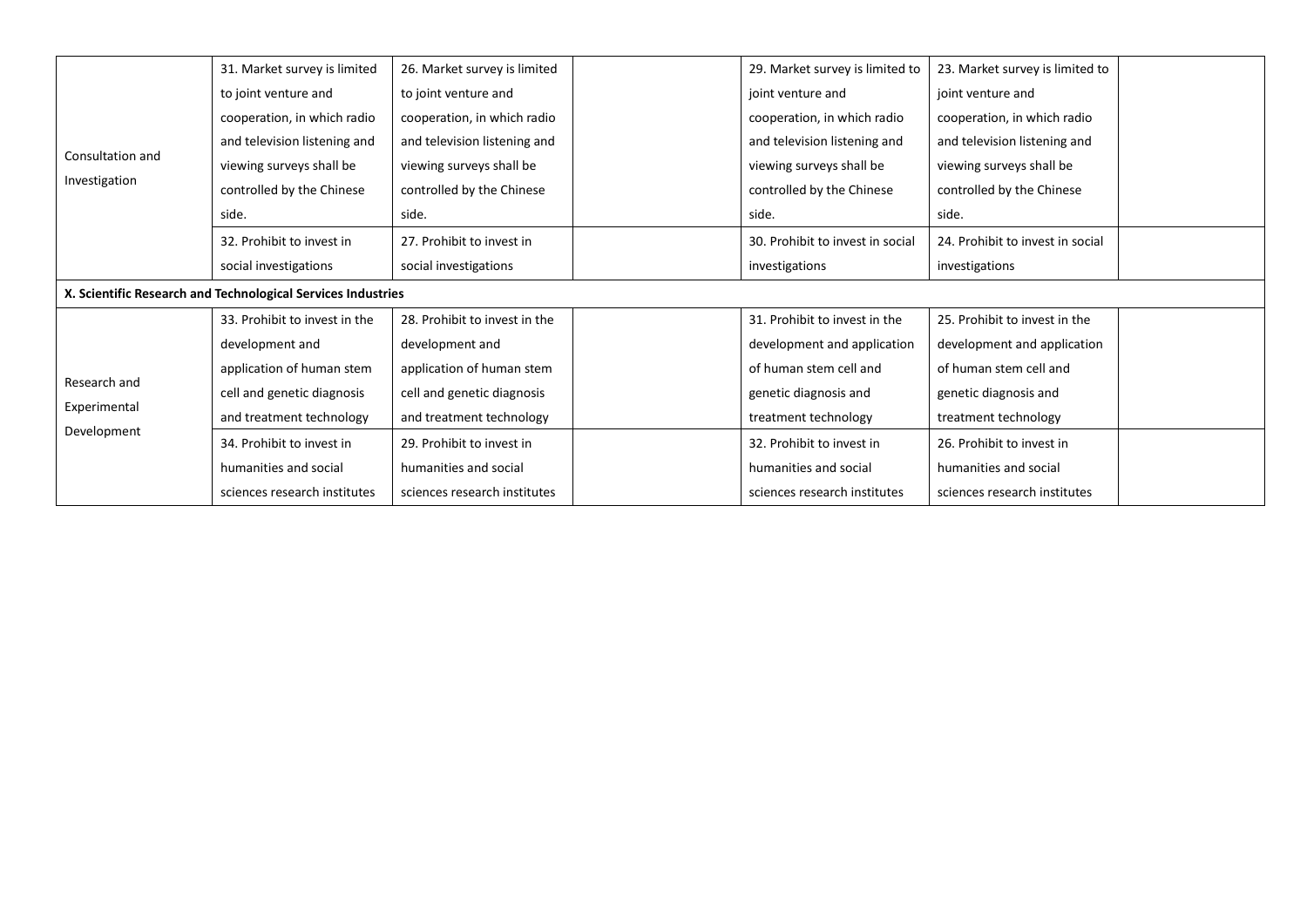|                               | 35. Prohibit to invest in                                                         | 30. Prohibit to invest in    |         |                                                          |                                 |         |
|-------------------------------|-----------------------------------------------------------------------------------|------------------------------|---------|----------------------------------------------------------|---------------------------------|---------|
|                               | geodetic surveying, marine                                                        | geodetic surveying, marine   |         | 35. Prohibit to invest in                                | 27. Prohibit to invest in       |         |
|                               | charting, aerial photography                                                      | charting, aerial photography |         | geodetic surveying, marine                               | geodetic surveying, marine      |         |
|                               | for surveying and mapping                                                         | for surveying and mapping    |         | charting, aerial photography                             | charting, aerial photography    |         |
|                               | purposes, ground mobile                                                           | purposes, ground mobile      |         | for surveying and mapping                                | for surveying and mapping       |         |
|                               | mapping, administrative                                                           | mapping, administrative      |         | purposes, ground mobile                                  | purposes, ground mobile         |         |
|                               | boundary surveying and                                                            | boundary surveying and       |         | mapping, administrative                                  | mapping, administrative         |         |
|                               | mapping, compilation of                                                           | mapping, compilation of      |         | boundary surveying and                                   | boundary surveying and          |         |
|                               | topographic maps, maps of                                                         | topographic maps, maps of    |         | mapping, compilation of                                  | mapping, compilation of         |         |
|                               | world political zones,                                                            | world political zones,       |         | topographic maps, maps of                                | topographic maps, maps of       |         |
|                               | national administrative                                                           | national administrative      |         | world political zones, national                          | world political zones, national |         |
| Special Technical<br>Services | divisions and administrative                                                      | divisions and administrative |         | administrative divisions and                             | administrative divisions and    |         |
|                               | divisions at and below the                                                        | divisions at and below the   |         | administrative divisions at                              | administrative divisions at     |         |
|                               | provincial level, national                                                        | provincial level, national   |         | and below the provincial                                 | and below the provincial        |         |
|                               | teaching maps, local                                                              | teaching maps, local         |         | level, national teaching maps,                           | level, national teaching maps,  |         |
|                               | teaching maps, true three-                                                        | teaching maps, true three-   |         | local teaching maps, true                                | local teaching maps, true       |         |
|                               | dimensional maps,                                                                 | dimensional maps,            |         | three-dimensional maps,                                  | three-dimensional maps,         |         |
|                               | compilation of electronic                                                         | compilation of electronic    |         | compilation of electronic                                | compilation of electronic       |         |
|                               | maps for navigation                                                               | maps for navigation          |         | maps for navigation purposes,                            | maps for navigation purposes,   |         |
|                               | purposes, regional                                                                | purposes, regional           |         | regional geological mapping,                             | regional geological mapping,    |         |
|                               | geological mapping, mineral                                                       | geological mapping, mineral  |         | mineral geology, geophysics,                             | mineral geology, geophysics,    |         |
|                               | geology, geophysics,                                                              | geology, geophysics,         |         | geochemistry, hydrogeology,                              | geochemistry, hydrogeology,     |         |
|                               | geochemistry, hydrogeology,                                                       | geochemistry, hydrogeology,  |         | environmental geology,                                   | environmental geology,          |         |
|                               | environmental geology,                                                            | environmental geology,       |         | geological disasters,                                    | geological disasters,           |         |
|                               | geological disasters,                                                             | geological disasters,        |         | geological remote sensing and                            | geological remote sensing and   |         |
|                               | geological remote sensing                                                         | geological remote sensing    |         | other surveys                                            | other surveys                   |         |
|                               | and other surveys                                                                 | and other surveys            |         |                                                          |                                 |         |
|                               | XI. Water Conservancy, Environmental, and Public Facilities Management Industries |                              |         |                                                          |                                 |         |
|                               | 36. Prohibit to invest in the                                                     |                              |         | 36. Prohibit to invest in the                            |                                 |         |
|                               | development of wildlife                                                           |                              |         |                                                          |                                 |         |
| <b>Wildlife Conservation</b>  | resources originating in                                                          |                              | Removed | development of wildlife                                  |                                 | Removed |
|                               | China under state                                                                 |                              |         | resources originating in China<br>under state protection |                                 |         |
|                               | protection                                                                        |                              |         |                                                          |                                 |         |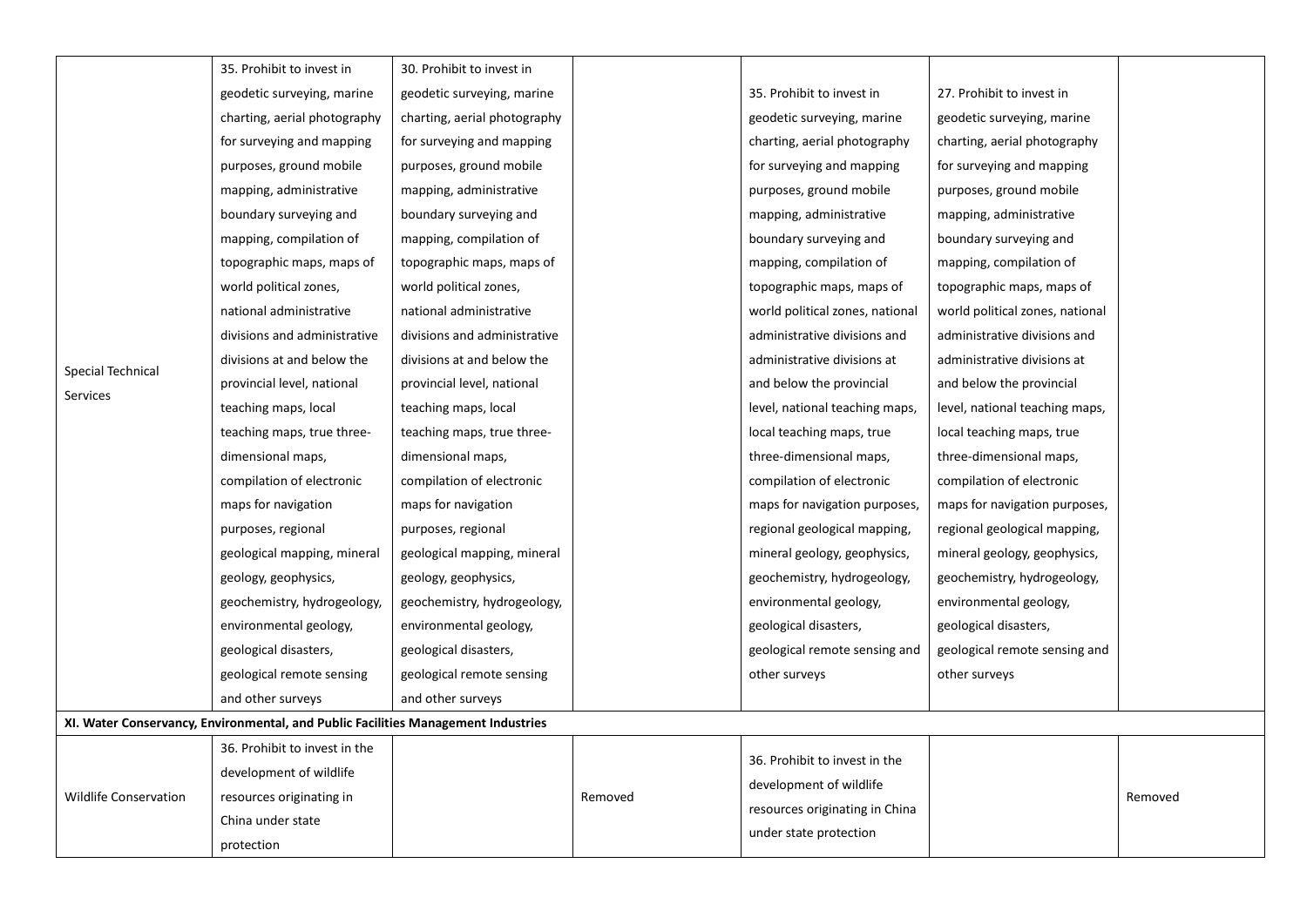| XII. Education                                     |                                |                                |  |                                  |                                  |  |
|----------------------------------------------------|--------------------------------|--------------------------------|--|----------------------------------|----------------------------------|--|
|                                                    | 37. Pre-school, ordinary high  | 31. Pre-school, ordinary high  |  | 37. Pre-school, ordinary high    | 28. Pre-school, ordinary high    |  |
|                                                    | school, and higher             | school, and higher             |  |                                  |                                  |  |
|                                                    | education institutions shall   | education institutions shall   |  | school, and higher education     | school, and higher education     |  |
|                                                    | be limited to Sino-foreign     | be limited to Sino-foreign     |  | institutions shall be limited to | institutions shall be limited to |  |
|                                                    | cooperative education, and     | cooperative education, and     |  | Sino-foreign cooperative         | Sino-foreign cooperative         |  |
|                                                    | shall be dominated by the      | shall be dominated by the      |  | education, and shall be          | education, and shall be          |  |
|                                                    | Chinese side. The principal    | Chinese side. The principal    |  | dominated by the Chinese         | dominated by the Chinese         |  |
|                                                    | or the main administrator      | or the main administrator      |  | side. The principal or the       | side. The principal or the       |  |
|                                                    | shall have Chinese             | shall have Chinese             |  | main administrator shall have    | main administrator shall have    |  |
| Education                                          | nationality, the number of     | nationality, the number of     |  | Chinese nationality, the         | Chinese nationality, the         |  |
|                                                    | Chinese members in Board       | Chinese members in Board       |  | number of Chinese members        | number of Chinese members        |  |
|                                                    | of Governors, Board of         | of Governors, Board of         |  | in Board of Governors, Board     | in Board of Governors, Board     |  |
|                                                    | Directors or Joint             | Directors or Joint             |  | of Directors or Joint            | of Directors or Joint            |  |
|                                                    | Management Committee           | Management Committee           |  | Management Committee shall       | Management Committee shall       |  |
|                                                    | shall not be less than 1/2).   | shall not be less than 1/2).   |  | not be less than 1/2).           | not be less than 1/2).           |  |
|                                                    | 38. Prohibit to invest in      | 32. Prohibit to invest in      |  | 38. Prohibit to invest in        | 29. Prohibit to invest in        |  |
|                                                    | compulsory education           | compulsory education           |  | compulsory education             | compulsory education             |  |
|                                                    | institutions and religious     | institutions and religious     |  | institutions and religious       | institutions and religious       |  |
|                                                    | education institutions         | education institutions         |  | education institutions           | education institutions           |  |
| XIII. Health and Social Work                       |                                |                                |  |                                  |                                  |  |
|                                                    | 39. Medical institutions shall | 33. Medical institutions shall |  | 39. Medical institutions shall   | 30. Medical institutions shall   |  |
|                                                    | be limited to Sino-foreign     | be limited to Sino-foreign     |  | be limited to Sino-foreign       | be limited to Sino-foreign       |  |
| Health                                             | equity/cooperative joint       | equity/cooperative joint       |  | equity/cooperative joint         | equity/cooperative joint         |  |
|                                                    | venture operations             | venture operations             |  | venture operations               | venture operations               |  |
| XIV. Cultural, Sports and Entertainment Industries |                                |                                |  |                                  |                                  |  |
|                                                    | 40. Prohibit to invest in      | 34. Prohibit to invest in      |  |                                  |                                  |  |
|                                                    | news agencies (including but   | news agencies (including but   |  | 40. Prohibit to invest in news   | 31. Prohibit to invest in news   |  |
| <b>Press and Publications</b>                      | not limited to news            | not limited to news            |  | agencies (including but not      | agencies (including but not      |  |
|                                                    | agencies)                      | agencies)                      |  | limited to news agencies)        | limited to news agencies)        |  |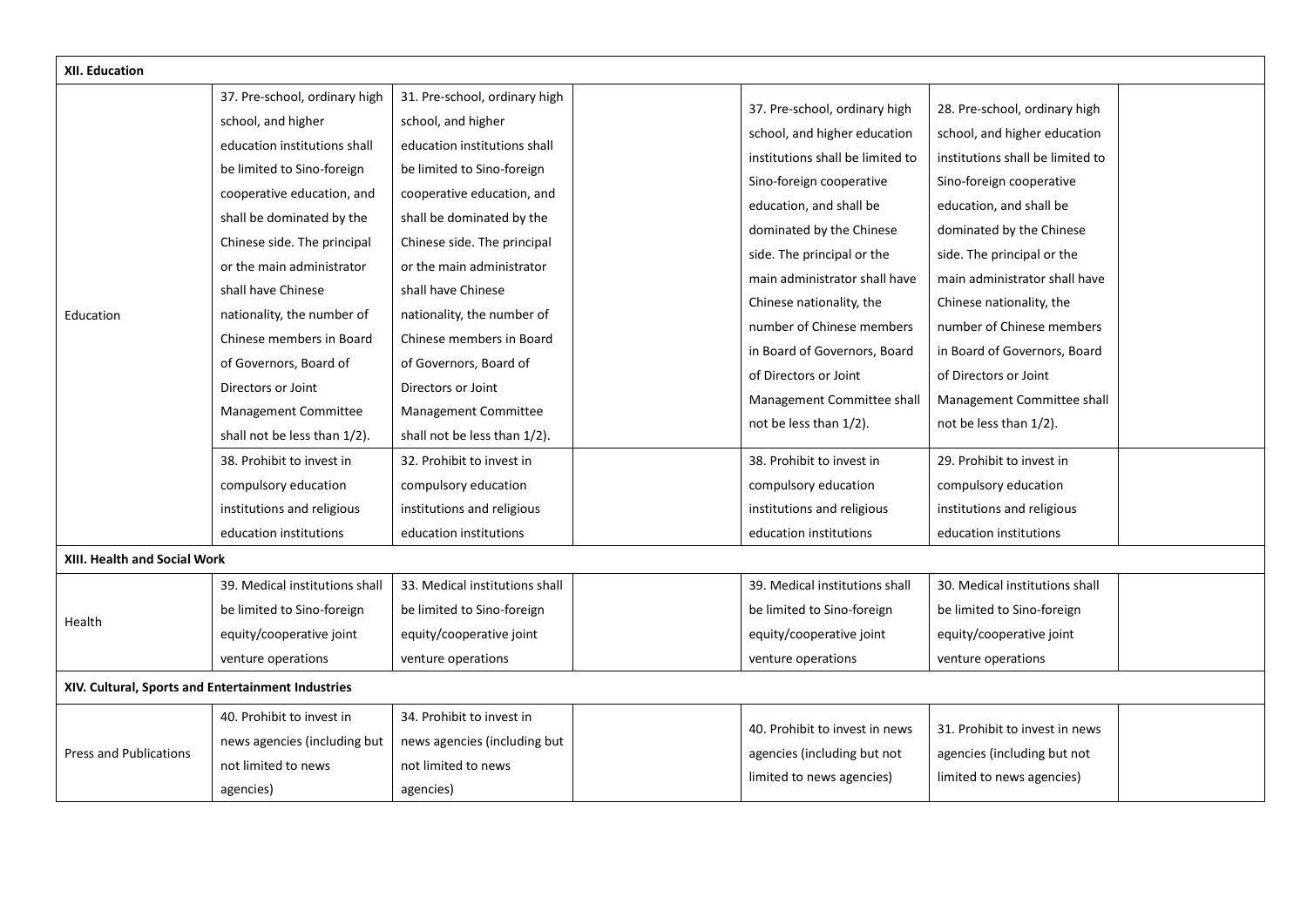|                        | 41. Prohibit to invest in the   | 35. Prohibit to invest in the |  | 41. Prohibit to invest in the    | 32. Prohibit to invest in the    |  |
|------------------------|---------------------------------|-------------------------------|--|----------------------------------|----------------------------------|--|
|                        | compilation, publication,       | compilation, publication,     |  | compilation, publication, and    | compilation, publication, and    |  |
|                        | and production of books,        | and production of books,      |  | production of books,             | production of books,             |  |
|                        | newspapers, periodicals,        | newspapers, periodicals,      |  | newspapers, periodicals,         | newspapers, periodicals,         |  |
|                        | audio-visual products and       | audio-visual products and     |  | audio-visual products and        | audio-visual products and        |  |
|                        | electronics                     | electronics                   |  | electronics                      | electronics                      |  |
|                        | 42. Prohibit to invest in radio | 36. Prohibit to invest in     |  | 42. Prohibit to invest in radio  | 33. Prohibit to invest in radio  |  |
|                        | stations, television stations,  | radio stations, television    |  |                                  |                                  |  |
|                        | broadcast television            | stations, broadcast           |  | stations, television stations,   | stations, television stations,   |  |
|                        | channels, radio and             | television channels, radio    |  | broadcast television channels,   | broadcast television channels,   |  |
|                        | television transmission         | and television transmission   |  | radio and television             | radio and television             |  |
|                        | network (transmission           | network (transmission         |  | transmission network             | transmission network             |  |
|                        | stations, relay station,        | stations, relay station,      |  | (transmission stations, relay    | (transmission stations, relay    |  |
|                        | broadcast and television        | broadcast and television      |  | station, broadcast and           | station, broadcast and           |  |
|                        | satellites, satellite uplink    | satellites, satellite uplink  |  | television satellites, satellite | television satellites, satellite |  |
|                        | station, satellite receiving    | station, satellite receiving  |  | uplink station, satellite        | uplink station, satellite        |  |
|                        | stations, microwave             | stations, microwave           |  | receiving stations, microwave    | receiving stations, microwave    |  |
| Broadcasting,          | stations, monitor stations      | stations, monitor stations    |  | stations, monitor stations and   | stations, monitor stations and   |  |
| transmission,          | and cable broadcasting and      | and cable broadcasting and    |  | cable broadcasting and           | cable broadcasting and           |  |
| production and         | television transmission         | television transmission       |  | television transmission          | television transmission          |  |
| operation of radio and | coverage network, etc.) shall   | coverage network, etc.) shall |  | coverage network, etc.) shall    | coverage network, etc.) shall    |  |
| television             | be prohibited. Broadcast        | be prohibited. Broadcast      |  | be prohibited. Broadcast         | be prohibited. Broadcast         |  |
|                        | television video on demand      | television video on demand    |  | television video on demand       | television video on demand       |  |
|                        | services and satellite          | services and satellite        |  | services and satellite           | services and satellite           |  |
|                        | television broadcasting         | television broadcasting       |  | television broadcasting          | television broadcasting          |  |
|                        | ground reception facility       | ground reception facility     |  | ground reception facility        | ground reception facility        |  |
|                        | installation services           | installation services         |  | installation services            | installation services            |  |
|                        | 43. Prohibit to invest in       | 37. Prohibit to invest in     |  | 43. Prohibit to invest in        | 34. Prohibit to invest in        |  |
|                        | production and operation of     | production and operation of   |  | production and operation of      | production and operation of      |  |
|                        | broadcasting and television     | broadcasting and television   |  | broadcasting and television      | broadcasting and television      |  |
|                        | programs (including             | programs (including           |  | programs (including              | programs (including              |  |
|                        | introduction of business)       | introduction of business)     |  | introduction of business)        | introduction of business)        |  |
|                        |                                 |                               |  |                                  |                                  |  |